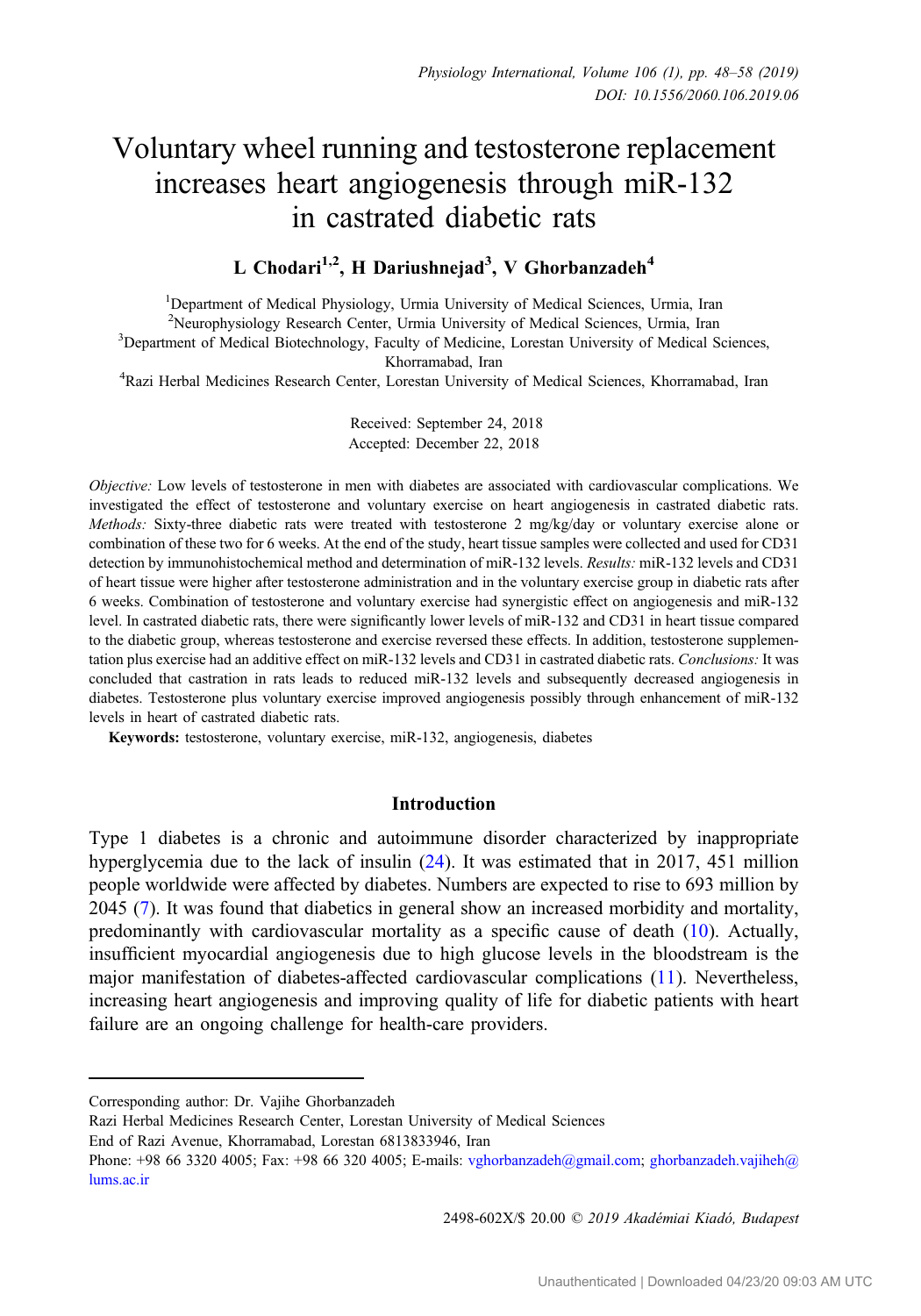Testosterone is the main androgen that is needed for the development of normal sperm production and it also contributes to sex drive [\(28](#page-9-0)). Testosterone deficiency is common in men with diabetes [\(3](#page-8-0)). Although a direct relationship between testosterone deficiency and cardiovascular health remains controversial, there is evidence that patients with diabetes having a low serum testosterone level possess a higher incidence of coronary artery disease than those with a normal testosterone level ([5\)](#page-8-0). Numerous studies have shown that testosterone administration increased cardiac angiogenesis, highlighting the cardioprotective role of testosterone ([6,](#page-8-0) [9,](#page-8-0) [29,](#page-9-0) [31\)](#page-9-0).

Voluntary exercise has been shown to reduce risk of diabetes and is associated with various cardiovascular benefits [\(13\)](#page-9-0). Voluntary exercise has tremendous potential to be used as an approach to promote cardiac angiogenesis by stimulating pro-angiogenic factors [\(15,](#page-9-0) [16\)](#page-9-0). However, data on the effects of voluntary exercise on cardiac angiogenesis and related effects on expression of heart tissue miRNAs in diabetic animal models remain limited.

MiRs are small non-coding RNA molecules that are ∼22 nucleotides long and modulate both physiological and pathological pathways by transcriptional and posttranscriptional gene expression [\(34](#page-10-0)). miR-132, also known as angiomiR, has recently been studied for its role in angiogenesis and cardiovascular disease ([20\)](#page-9-0). miR-132 promotes endothelial cell neovascularization by various pro-angiogenic stimuli such as VEGF [\(1](#page-8-0), [20](#page-9-0)). Reports from preclinical animal models as well as recent clinical trials have shown that the downregulation of miR-132 is a major underlying mechanism for the development of microangiopathy in diabetic hearts [\(26](#page-9-0)).

Hence, considering the important role of exercise and testosterone in vascular formation, we examine the effect of voluntary exercise and testosterone replacement on heart angiogenesis by stimulating miR-132 in type 1 diabetic rats.

# Materials and Methods

#### Animals

Sixty-three adult male Wistar rats each weighing 200–250 g were used. The rats were procured from the Tabriz Medical Faculty (Tabriz, Iran) and were kept under standard laboratory conditions (12-h light–dark cycle and  $24 \pm 3$  °C) during experimentation period. The sedentary rats were group housed in normal plastic cages, whereas rats in the exercise group were placed in individual wheel-cage units. They were fed with standard rat pellet diet and water ad libitum. All procedures described were reviewed and approved by the Institutional Animal Ethics Committee (no. 92198).

### Experimental design

The rats were bilaterally castrated, or sham operated under a ketamine hydrochloride (80 mg/kg) and xylazine hydrochloride (5 mg/kg) anesthesia. Some of the castrated male rats were injected with testosterone propionate (Unigen Life Sciences, Fremont, CA, USA), at a physiological dose of 2 mg/kg/day dissolved in dimethyl sulfoxide (DMSO) once daily for 6 weeks [\(6](#page-8-0)). Rats in placebo groups received DMSO vehicle with the same amount. Exercising male rats were housed individually in cages containing a stainless-steel running wheel. This running wheel was equipped with a digital magnetic counter that was activated by wheel rotation and wheel revolutions. Rats with running distance lower than ∼2,000 m per day were eliminated before statistical analysis [\(32](#page-9-0)). Animals were randomly allocated to nine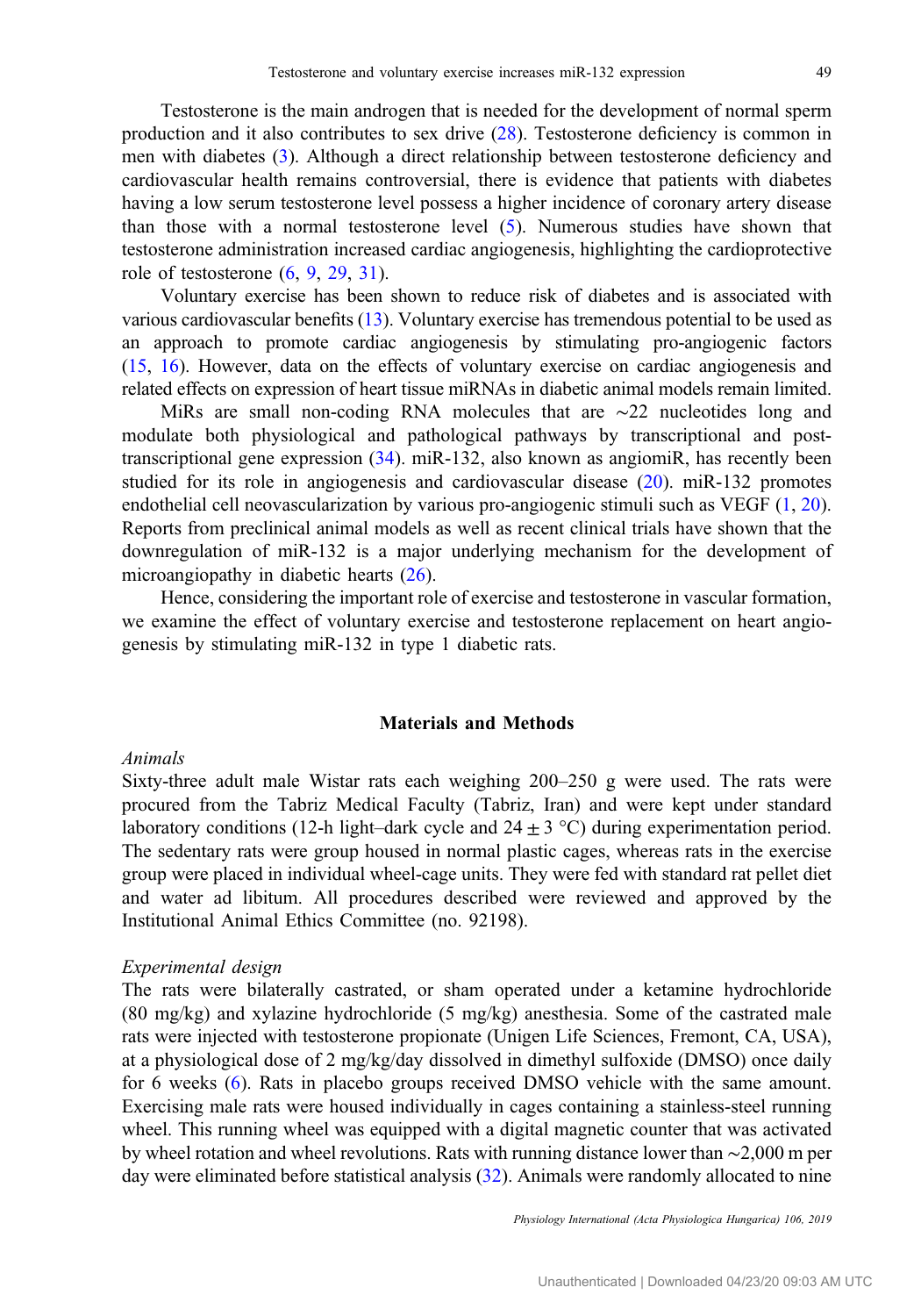treatment groups  $(n = 7)$ : group 1, sham operation group (Sham): the operated diabetic rats received placebo; group 2, diabetic group (Dia): diabetic rats receiving placebo; group 3, testosterone group (Tes): diabetic rats receiving testosterone; group 4, exercise group (Exe): diabetic rats performing exercise; group 5, testosterone and exercise group (Tes-Exe): diabetic rats receiving testosterone and performing exercise; group 6, castrated group (Cas): castrated diabetic rats receiving placebo; group 7, testosterone–castrated group (Cas-Tes): castrated diabetic rats receiving testosterone; group 8, exercise– castrated group (Cas-Exe): castrated diabetic rats performing exercise; and group 9, testosterone and exercise–castrated group (Cas–Tes-Exe): castrated diabetic rats receiving testosterone and performing exercise.

#### Induction of type 1 diabetes

All animals received a single dose intraperitoneal (i.p.) injection of streptozotocin (STZ; 50 mg/kg, i.p.; Sigma-Aldrich, Oakville, ON, Canada) to induce diabetes. STZ was freshly dissolved in 0.1 M citrate buffer, pH 4.2. Two days after STZ treatment, type 1 diabetes was confirmed by blood glucose levels higher than 250 mg/dl ([19\)](#page-9-0). Induction of diabetes in rats was performed 7 days after castration surgery.

#### Preparation of tissue samples

After 6 weeks, the animals were anesthetized by i.p. injection of sodium pentobarbital (30 mg/kg b.w.) and heart tissues were excised and frozen in liquid nitrogen immediately. Tissue samples were weighted, homogenized in phosphate-buffered saline (pH 7.2–7.4), and centrifuged for 20 min at the speed of 3,000 rpm and 4 °C. Then, supernatants were collected in new tubes for miR-132 measurement.

# Immunohistochemical assessments

Tissue samples from left ventricles were immediately collected for histopathology, fixed in buffered paraformaldehyde solution (4%), and embedded in paraffin. Then, sections were deparaffinized by sequential washing with xylene and dehydrated in a graded series of ethanol. Slides were treated respectively with proteinase K and treated by 0.3% hydrogen peroxide to block endogenous peroxidase activity. Sections were incubated with primary antibody CD31 (Santa Cruz, USA), used as an angiogenesis marker to represent the capillary vessels in myocardium, overnight at 4 °C. Slides were washed and incubated with standard avidin–biotin complex (Santa Cruz) according to the manufacturer's instructions. Next, the slides were developed with di-amino-benzidine (DAB; Santa Cruz), as the chromogen, and counterstained with Mayer's hematoxylin. Following the development with DAB, sections were cleared in xylene, mounted with Entellan, and assessed by light microscopy (Olympus BX 40, Japan). Capillaries were visualized in the myocardium as a brown precipitate. Vascular structure positive cells that were stained with the anti-CD31 antibody were counted for 5–6 slides per rat and 10 random fields per slide.

# miRNA expression by real-time polymerase chain reaction (PCR)

For quantitative real-time PCR for miR-132, qRT-PCR was assessed. For each RNA sample, triplicate assays were carried out. MiRCURYTM RNA Isolation Kit (Exiqon, Denmark) was used for isolation of microRNA from the heart tissue according to the manufacturer's protocol. The procedure was performed based on a spin column using a proprietary resin as a separation matrix for RNA from other cell components. Nanodrop 1000 spectrophotometeric analysis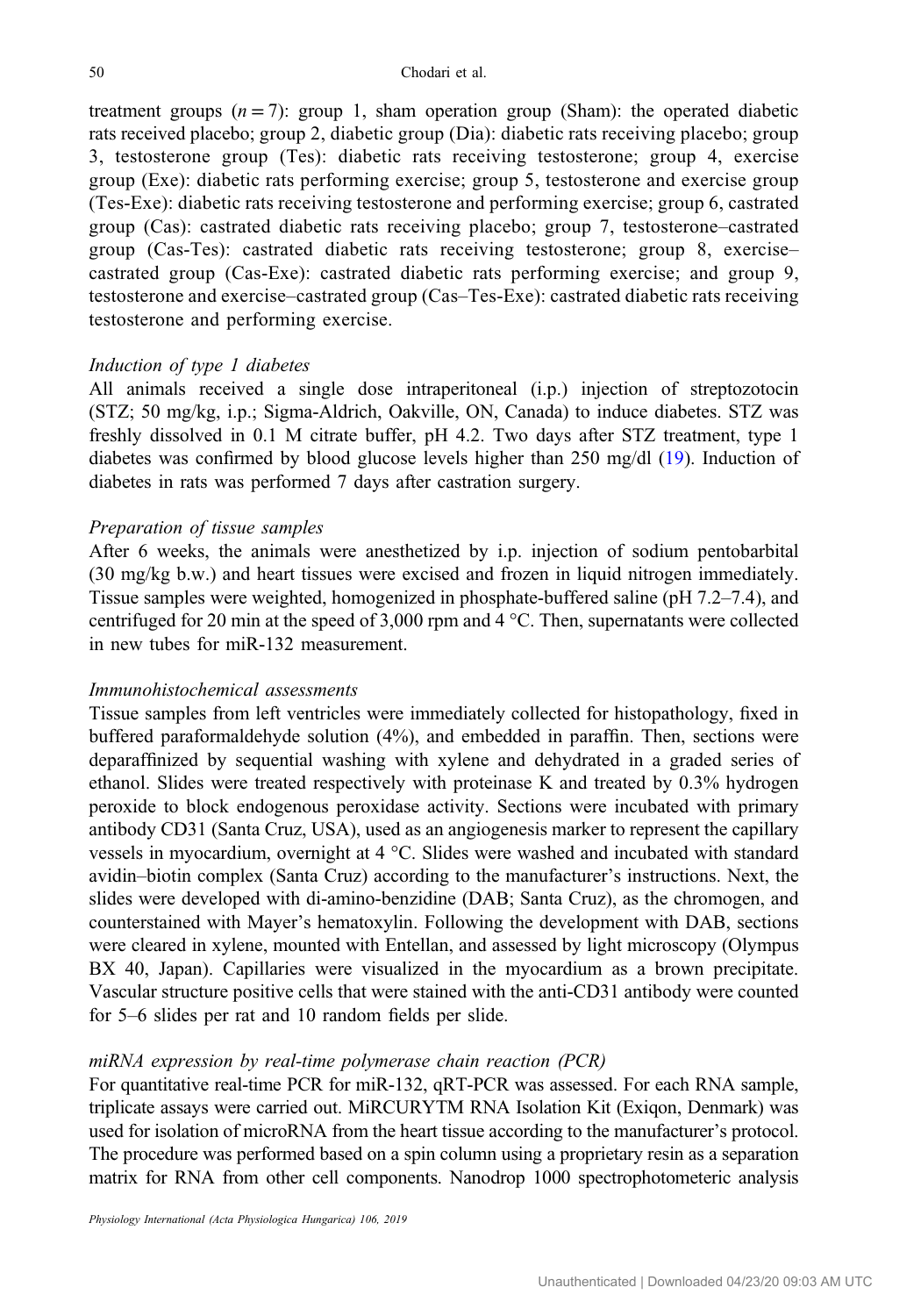(Thermo Scientific, Wilmington, DE, USA) at a wavelength of 260–280 nm was performed to determine RNA content and purity. For cDNA synthesis, LNA universal RT miRNA PCR kit (Exiqon) was used. Briefly, total RNA containing microRNA was polyadenylated and cDNA was synthesized using a poly (T) primer with a 3′ degenerate anchor, and a 5′ universal tag. SYBR Green qPCR Mix (Exiqon) was used to monitor the amplification of cDNA. Real-time PCR was carried out using Rotor-Gene™ 6000 (Corbett Life Science, Sydney, Australia). Analysis was performed using the  $2^{-(\Delta \Delta Ct)}$  method to determine relative quantitative levels of miR-132, and mir-1 was used as the endogenous control miRNA [\(22](#page-9-0)).

#### Statistical analysis

All data were tested against a normal distribution using the Kolmogorov–Smirnov test. Results are presented as means  $\pm$  standard error of the mean. Significance was assessed using the two-way analysis of variance followed by multiple comparisons with Tukey's post hoc test. Statistical analysis was performed using SPSS software version 17.0 for Windows (SPSS, Inc., Chicago, IL, USA). Statistical significance was defined as  $p < 0.05$ .

# Results

# Effect of testosterone and voluntary exercise on miR-132 levels

We observed statistically significant difference in gene expression of miR-132 in both testosterone and exercise groups. Compared to the diabetic group, gonadectomized rats showed a decrease in miR-132 levels with a significant difference  $(p < 0.001$ ; Fig. [1A](#page-4-0)). After 6 weeks of testosterone supplementation, the levels of miR-132 in the Tes ( $p < 0.001$ ) and the Cas-Tes ( $p < 0.01$ ) groups were significantly higher compared to the Dia and Cas (Fig. [1A](#page-4-0)). Six-week treatment of diabetic and castrated diabetic rats with exercise significantly raised the heart levels of miR-132 compared to the Dia and Cas groups ( $p < 0.05$  and  $p < 0.001$ , respectively; Fig. [1B](#page-4-0) and [C\)](#page-4-0). Post hoc analysis revealed that combined treatment with testosterone and exercise increased miR-132 levels in diabetic animals. Actually, combination therapy with testosterone and exercise in diabetic and castrated diabetic rats increased miR-132 in comparison with the Dia and Cas groups ( $p < 0.001$ ; Fig. [1B](#page-4-0) and [C\)](#page-4-0). Furthermore, combination therapy with testosterone and exercise in diabetic and castrated diabetic rats elevated heart levels of miR-132 compared to the testosterone and exercise group  $(p < 0.05$  and  $p < 0.01$ , respectively; Fig. [1B](#page-4-0) and [C](#page-4-0)). No significant difference was detected between sham and diabetic groups (data are not shown).

### Immunohistochemical results

The representative images of CD31-positive microvascular blood vessel in the cardiomyocytes are presented in Fig. [2](#page-5-0). The CD31-positive cell count was higher in the testosterone groups (Tes and Cas-Tes) when compared to the Dia ( $p < 0.001$ ) and to the Cas groups ( $p < 0.001$  and  $p < 0.05$ , respectively; Fig. [2A](#page-5-0)–[D](#page-5-0) and [I](#page-5-0)). As shown in Fig. [2F](#page-5-0), [H,](#page-5-0) [J](#page-5-0), and [K](#page-5-0), 6-week treatment of castrated diabetic rats with exercise along with testosterone supplementation significantly enhanced capillary density in the Cas-Tes-Exe and in the Tes-Exe groups compared to the Cas and the Dia  $(p < 0.001)$  groups. There is significant difference in the Cas-Tes-Exe group when compared to the Cas-Tes and the Cas-Exe groups  $(p < 0.001;$  Fig. [2D](#page-5-0)–[F\)](#page-5-0). Similarly, increased capillary density is also observed in the Tes-Exe group as compared to the Tes  $(p < 0.05)$  and the Exe  $(p < 0.01)$  groups (Fig. [2C](#page-5-0), [G,](#page-5-0) [H](#page-5-0), and [K](#page-5-0)). No significant difference was detected between sham and diabetic groups (data are not shown).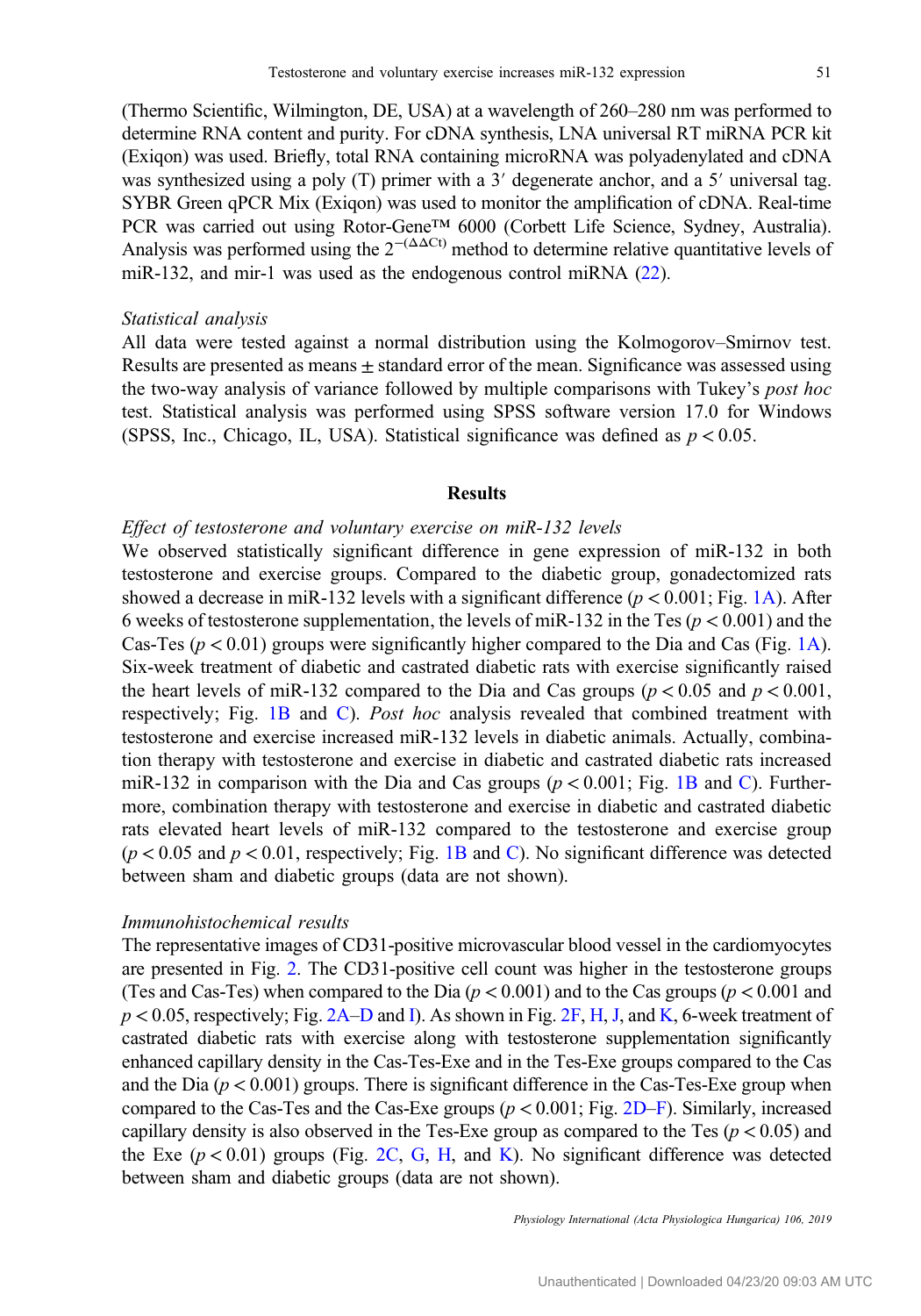<span id="page-4-0"></span>

Fig. 1. Testosterone and voluntary exercise increased miR-132 levels in type 1 diabetic rats. (A) Effect of testosterone therapy on miR-132 levels in diabetic and castrated diabetic rats. (B) Effect of testosterone combined with voluntary exercise on miR-132 in castrated diabetic rats. (C) Effect of testosterone combined with voluntary exercise on miR-132 in diabetic rats. Data were represented as mean  $\pm$  SEM.  $*p$  < 0.05,  $**p$  < 0.01, and  $***p$  < 0.001 vs. Dia group.  $^{++}p$  < 0.01 and  $^{++}p$  < 0.001 vs. Cas group.  $^{4}p$  < 0.05 vs. Cas-Tes group.  $^{4\Delta}p$  < 0.01 vs. Cas-Exe group.  $^{8}p$  < 0.05 vs. Tes group.  $^{#}p$  < 0.01 vs. Exe group.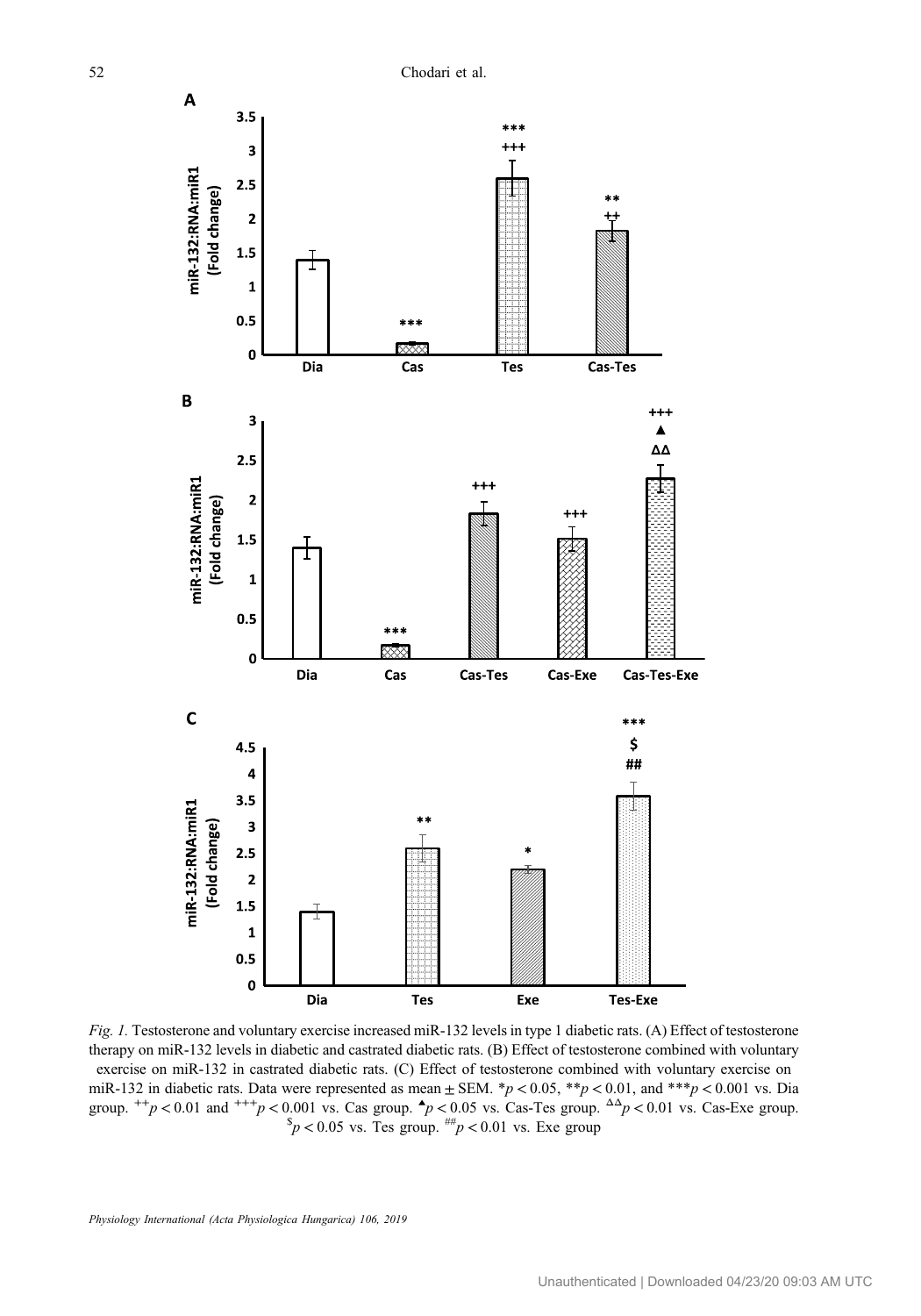<span id="page-5-0"></span>

Fig. 2. Representative immunohistochemical CD31 staining of heart sections in different experimental groups (40× magnification and scale bar 50 mm). Arrow indicates the positive reaction for CD31. (A) Dia, (B) Cas, (C) Tes, (D) Cas-Tes, (E) Cas-Exe, (F) Cas-Tes-Exe, (G) Exe, and (H) Tes-Exe (I–K). Quantitative analysis of capillary density in counts/mm<sup>2</sup>. Microvessel density was assessed by counting the number of microvessels in 10 randomly chosen high-power fields (40×) from three sections. Data were represented as mean  $\pm$  SEM. \*\*\*p < 0.001 vs. Dia group.  ${}^+p$  < 0.05 and  ${}^{+++p}$  < 0.001 vs. Cas group.  ${}^{\triangle\triangle}p$  < 0.001 vs. Cas-Tes group.  ${}^{\triangle\triangle}\rho$  < 0.001 vs. Cas-Exe group.<br>  ${}^{\$}p$  < 0.05 vs. Tes group.  ${}^{+\#}p$  < 0.01 vs. Exe group

Physiology International (Acta Physiologica Hungarica) 106, 2019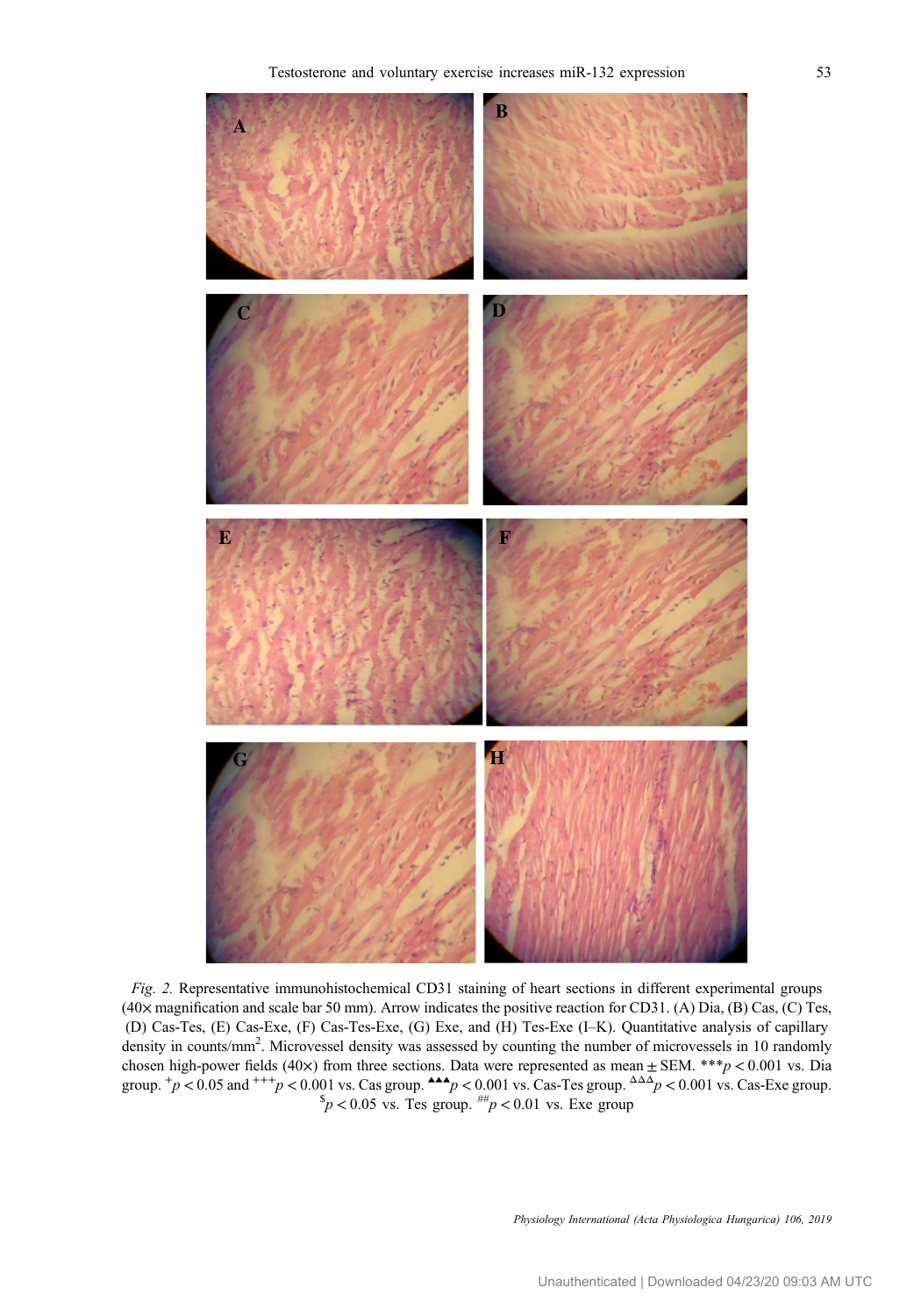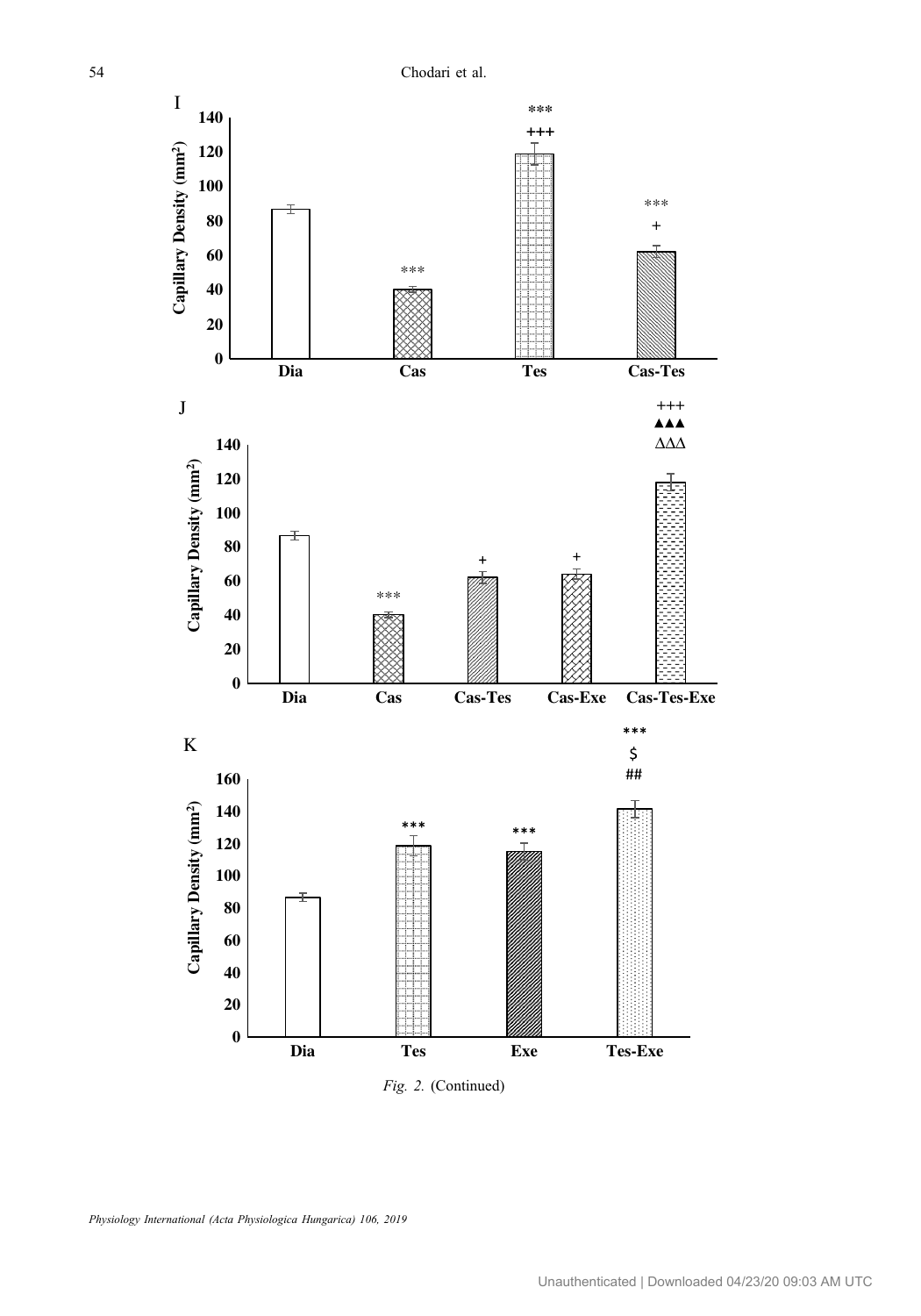# **Discussion**

The novel finding of this study is that combined voluntary exercise and testosterone administration, according to our hypothesis, resulted in enhancement of heart angiogenesis in type 1 diabetes via expression of the miR-132, a proangiogenic microRNA in endothelial cells of the heart tissue.

Diabetes is a serious and common chronic disease that leads to severe complications. Impaired collateralization and angiogenesis in coronary artery are major complications of diabetes [\(2](#page-8-0), [25](#page-9-0)). As previously reported by our group, diabetic rats in castrated condition show a further decrease in cardiac angiogenesis when compared to diabetic non-castrated rats [\(8](#page-8-0)). Testosterone levels showed a decrease in both types of diabetes, and diminished level of this hormone is the main factor for cardiovascular complications of diabetes [\(27](#page-9-0), [33](#page-9-0), [36](#page-10-0)). There is a potential relationship between low testosterone levels and loss of heart angiogenesis [\(6](#page-8-0), [30](#page-9-0)). Thus, androgen replacement therapy in castrated type 1 diabetic rats could potentially improve angiogenesis and cardiovascular events. In relation to improve microvascular density in diabetes, previous studies showed that exercise induces fiber-type-specific angiogenesis and reduces cardiovascular disease-specific mortality in humans with diabetes [\(14](#page-9-0), [17\)](#page-9-0). Rats in our voluntary wheel-running model were able to select the time, duration, and intensity of exercise in a non-stressful environment. Therefore, we propose that combining voluntary exercise with testosterone has potential as a method to combat diabetes-related cardiovascular complications. Although regular exercise training and testosterone have been confirmed as cardioprotective treatments, the precise underlying mechanisms for their beneficial angiogenic effects remain to be defined.

This study demonstrates that voluntary exercise and testosterone increase miR-132 levels, which exert proangiogenic activity in a rat model of diabetes. miR-132 is a highly conserved miRNA transcribed from an intergenic region on human chromosome 17 that is induced in endothelial cells in response to vascular endothelial growth factor (VEGF) [\(23](#page-9-0)). Recently, we have shown that exercise and testosterone enhanced expression of VEGF-A in the heart tissue of castrated diabetic rats ([8\)](#page-8-0). VEGF can rapidly induce the transcription factor cAMP response element-binding protein that increases expression of miR-132 in endothelial cells ([35\)](#page-10-0). Overexpression of miR-132 increased endothelial cell proliferation by targeting p120RasGAP, a GTPase-activating protein [\(1](#page-8-0)). In this study, we have also demonstrated downregulation of the proangiogenic miR-132 and the reduction of cardiac angiogenesis in the heart of diabetic rats. With the progression of the disease and the downregulation of miR-132, there was a consequent upregulation of p120RasGAP in the diabetic heart and repaired angiogenesis. In this study, we have shown that voluntary exercise and testosterone were able to increase miR-132 in activated endothelial cells, where it can suppress p120RasGAP expression leading to neovascularization. Moreover, this effect was augmented when exercise and testosterone were combined. In agreement with our result, Malkin et al. [\(21](#page-9-0)) reported that administration of low physiological replacement doses of testosterone with exercise can delay the time to ischemia in men with coronary artery disease. Bhasin et al. ([4\)](#page-8-0) demonstrated that high intramuscular dosages of testosterone combined with resistance exercise result in significantly greater increase in muscle size and repletion of lean body mass than either intervention alone. Dos Santos et al. showed that testosterone treatment combined with exercise in heart failure patients reduced muscle atrophy. These authors stated that testosterone treatment alone did not seem to be useful in these patients in the absence of exercise [\(12](#page-8-0)). In contrast with our results, Hildreth et al. [\(18\)](#page-9-0) reported that there were no

Physiology International (Acta Physiologica Hungarica) 106, 2019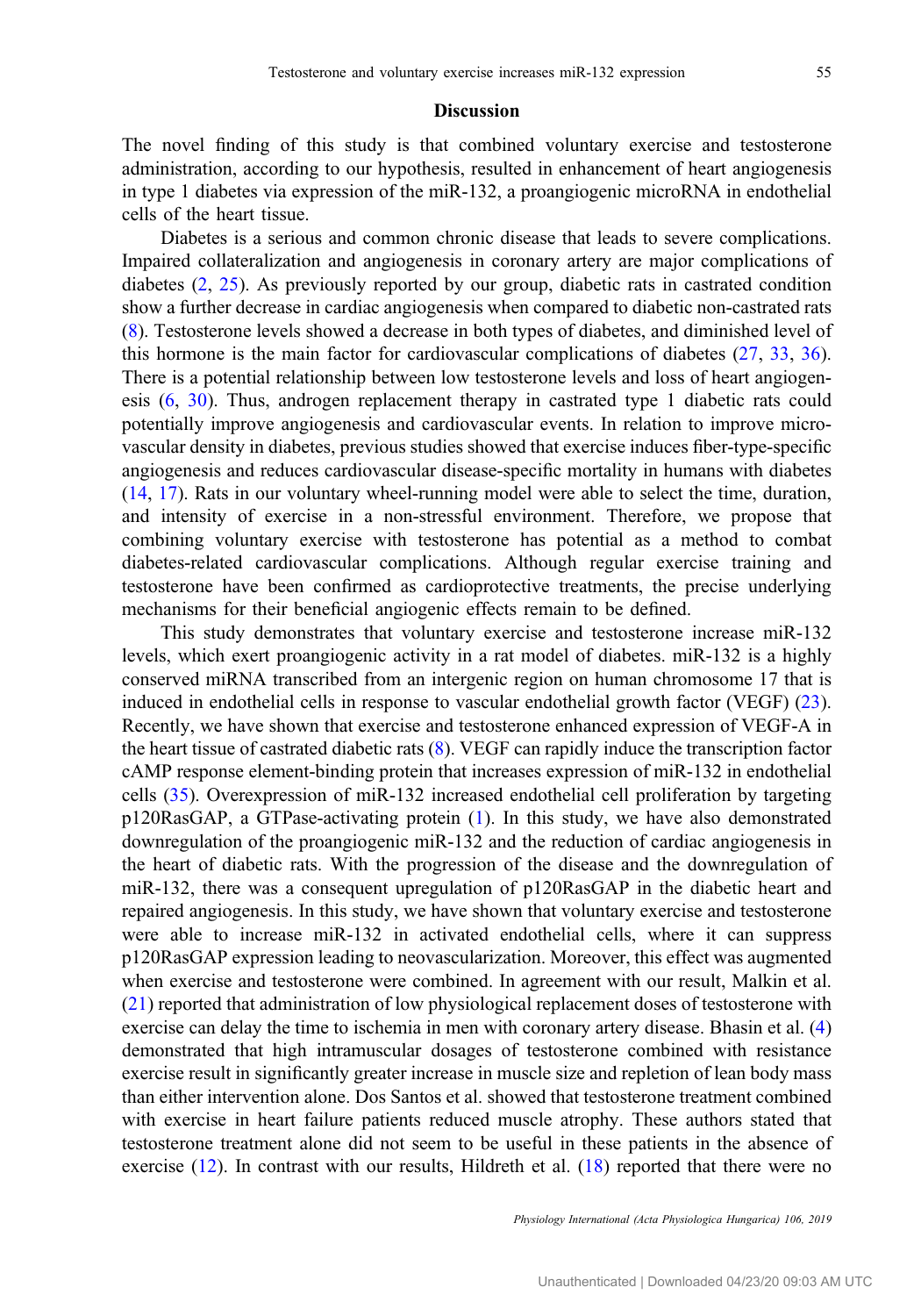<span id="page-8-0"></span>additive effects of testosterone therapy plus resistance training on strength or physical function in healthy older men with low testosterone levels. This contradiction may be due to the difference in both the type and the duration of exercise. Regarding the limitation of this study, we did not measure other miRNAs involved in heart angiogenesis.

#### **Conclusions**

In this study of castrated diabetic rats, 6 weeks of testosterone administration and voluntary wheel running increased miR-132 that led to heart angiogenesis. Moreover, testosterone treatment plus exercise produced greater improvements in heart angiogenesis than either intervention alone. These findings may be of importance for future therapeutic interventions of cardiac angiogenesis in diabetes, where signaling pathways involved in heart angiogenesis can be targeted.

#### REFERENCES

- 1. Anand S, Majeti BK, Acevedo LM, Murphy EA, Mukthavaram R, Scheppke L, Huang M, Shields DJ, Lindquist JN, Lapinski PE, King PD, Weis SM, Cheresh DA: MicroRNA-132-mediated loss of p120RasGAP activates the endothelium to facilitate pathological angiogenesis. Nat. Med. 16, 909–914 (2010)
- 2. Aronson D (2008): Hyperglycemia and the pathobiology of diabetic complications. In: Cardiovascular Diabetology: Clinical, Metabolic and Inflammatory Facets, vol 45, eds Fisman EZ, Tenenbaum A, Karger Publishers, Basel, Switzerland, pp. 1–16
- 3. Bebb R, Millar A, Brock G, Diabetes Canada Clinical Practice Guidelines Expert Committee: Sexual dysfunction and hypogonadism in men with diabetes. Can. J. Diabetes. 42, S228–S233 (2018)
- 4. Bhasin S, Storer TW, Berman N, Callegari C, Clevenger B, Phillips J, Bunnell TJ, Tricker R, Shirazi A, Casaburi R: The effects of supraphysiologic doses of testosterone on muscle size and strength in normal men. N. Engl. J. Med. 335, 1–7 (1996)
- 5. Bianchi VE: Testosterone, myocardial function, and mortality. Heart Fail. Rev. 23, 773–788 (2018)
- 6. Chen Y, Fu L, Han Y, Teng Y, Sun J, Xie R, Cao J: Testosterone replacement therapy promotes angiogenesis after acute myocardial infarction by enhancing expression of cytokines HIF-1a, SDF-1a and VEGF. Eur. J. Pharmacol. 684, 116–124 (2012)
- 7. Cho N, Shaw J, Karuranga S, Huang Y, da Rocha Fernandes J, Ohlrogge A, Malanda B: IDF Diabetes Atlas: global estimates of diabetes prevalence for 2017 and projections for 2045. Diabetes Res. Clin. Pract. 138, 271–281 (2018)
- 8. Chodari L, Mohammadi M, Ghorbanzadeh V, Dariushnejad H, Mohaddes G: Testosterone and voluntary exercise promote angiogenesis in hearts of rats with diabetes by enhancing expression of VEGF-A and SDF-1a. Can. J. Diabetes 40, 436–441 (2016)
- 9. Chodari L, Mohammadi M, Mohaddes G, Alipour MR, Ghorbanzade V, Dariushnejad H, Mohammadi S: Testosterone and voluntary exercise, alone or together increase cardiac activation of AKT and ERK1/2 in diabetic rats. Arq. Bras. Cardiol. 107, 532–541 (2016)
- 10. Chronic Kidney Disease Prognosis Consortium, Matsushita K, van der Velde M, Astor BC, Woodward M, Levey AS, de Jong PE, Coresh J, Gansevoort RT: Association of estimated glomerular filtration rate and albuminuria with all-cause and cardiovascular mortality in general population cohorts: a collaborative metaanalysis. Lancet 375, 2073–2081 (2010)
- 11. Costa PZ, Soares R: Neovascularization in diabetes and its complications. Unraveling the angiogenic paradox. Life Sci. 92, 1037–1045 (2013)
- 12. Dos Santos M, Sayegh A, Bacurau A, Arap MA, Brum PC, Pereira RM, Takayama L, Barretto AC, Negrão CE, Alves MJ: Effect of testosterone treatment and exercise on muscle wasting in patients with heart failure with testosterone deficiency. Mayo Clin. Proc. 91, 575–586 (2017)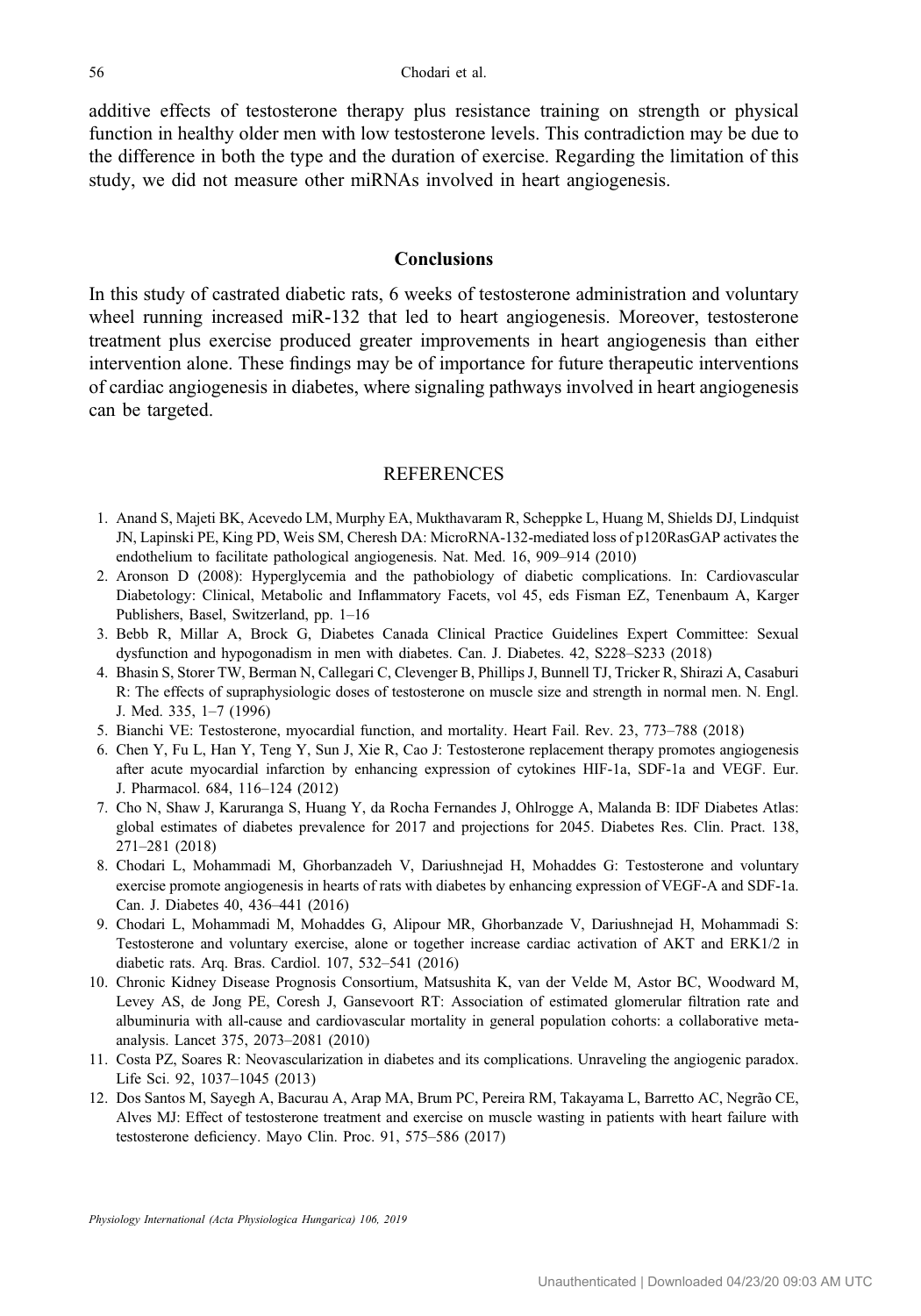- <span id="page-9-0"></span>13. Dunford EC, Leclair E, Aiken J, Mandel ER, Haas TL, Birot O, Riddell MC: The effects of voluntary exercise and prazosin on capillary rarefaction and metabolism in streptozotocin-induced diabetic male rats. J. Appl. Physiol. 122, 492–502 (2016)
- 14. Esser KA, Su W, Matveev S, Wong V, Zeng L, McCarthy JJ, Smart EJ, Guo Z, Gong MC: Voluntary wheel running ameliorates vascular smooth muscle hyper-contractility in type 2 diabetic db/db mice. Appl. Physiol. Nutr. Metab. 32, 711–720 (2007)
- 15. Ghorbanzadeh V, Mohammadi M, Dariushnejad H, Abhari A, Chodari L, Mohaddes G: Cardioprotective effect of crocin combined with voluntary exercise in rat: role of miR-126 and miR-210 in heart angiogenesis. Arq. Bras. Cardiol. 109, 54–62 (2017)
- 16. Ghorbanzadeh V, Mohammadi M, Mohaddes G, Dariushnejad H, Chodari L, Mohammadi S: Protective effect of crocin and voluntary exercise against oxidative stress in the heart of high-fat diet-induced type 2 diabetic rats. Physiol. Int. 103, 459–468 (2016)
- 17. Gregg EW, Gerzoff RB, Caspersen CJ, Williamson DF, Narayan KV: Relationship of walking to mortality among US adults with diabetes. Arch. Intern. Med. 163, 1440–1447 (2003)
- 18. Hildreth KL, Barry DW, Moreau KL, Vande Griend J, Meacham RB, Nakamura T, Wolfe P, Kohrt WM, Ruscin JM, Kittelson J, Cress ME, Ballard R, Schwartz RS: Effects of testosterone and progressive resistance exercise in healthy, highly functioning older men with low-normal testosterone levels. J. Clin. Endocrinol. Metab. 98, 1891–1900 (2013)
- 19. Kanter M, Aksu F, Takir M, Kostek O, Kanter B, Oymagil A: Effects of low intensity exercise against apoptosis and oxidative stress in streptozotocin-induced diabetic rat heart. Exp. Clin. Endocrinol. Diabetes 125, 583–591 (2017)
- 20. Katare R, Riu F, Mitchell K, Gubernator M, Campagnolo P, Cui Y, Fortunato O, Avolio E, Cesselli D, Beltrami AP, Angelini G, Emanueli C, Madeddu P: Transplantation of human pericyte progenitor cells improves the repair of infarcted heart through activation of an angiogenic program involving micro-RNA-132. Circ. Res. 109, 894–906 (2011)
- 21. Malkin CJ, Pugh PJ, Morris PD, Kerry KE, Jones RD, Jones TH, Channer KS: Testosterone replacement in hypogonadal men with angina improves ischaemic threshold and quality of life. Heart 90, 871–876 (2004)
- 22. Mohammadian F, Abhari A, Dariushnejad H, Zarghami F, Nikanfar A, Pilehvar-Soltanahmadi Y, Zarghami N: Upregulation of Mir-34a in AGS gastric cancer cells by a PLGA-PEG-PLGA chrysin nano formulation. Asian Pac. J. Cancer Prev. 16, 8259–8263 (2015)
- 23. Mulik S, Xu J, Reddy PB, Rajasagi NK, Gimenez F, Sharma S, Lu PY, Rouse BT: Role of miR-132 in angiogenesis after ocular infection with herpes simplex virus. Am. J. Pathol. 181, 525–534 (2012)
- 24. Ozougwu J, Obimba K, Belonwu C, Unakalamba C: The pathogenesis and pathophysiology of type 1 and type 2 diabetes mellitus. J. Physiol. Pathophysiol. 4, 46–57 (2013)
- 25. Prakash R, Somanath PR, El-Remessy AB, Kelly-Cobbs A, Stern JE, Dore-Duffy P, Johnson M, Fagan SC, Ergul A: Enhanced cerebral but not peripheral angiogenesis in the Goto-Kakizaki model of type 2 diabetes involves VEGF and peroxynitrite signaling. Diabetes 61, 1533–1542 (2012)
- 26. Rawal S, Munasinghe PE, Shindikar A, Paulin J, Cameron V, Manning P, Williams MJ, Jones GT, Bunton R, Galvin I, Katare R: Down-regulation of proangiogenic microRNA-126 and microRNA-132 are early modulators of diabetic cardiac microangiopathy. Cardiovasc. Res. 113, 90–101 (2017)
- 27. Rovira-Llopis S, Bañuls C, de Marañon AM, Diaz-Morales N, Jover A, Garzon S, Rocha M, Victor VM, Hernandez-Mijares A: Low testosterone levels are related to oxidative stress, mitochondrial dysfunction and altered subclinical atherosclerotic markers in type 2 diabetic male patients. Free Radic. Biol. Med. 108, 155–162 (2017)
- 28. Schulster M, Bernie AM, Ramasamy R: The role of estradiol in male reproductive function. Asian J. Androl. 18, 435 (2016)
- 29. Sieveking D, Lim P, Ng M, Celermajer D: A novel role for androgens in angiogenesis and endothelial progenitor cell mobilisation. Heart Lung Circ. 17, S4 (2008)
- 30. Sieveking DP, Lim P, Chow RW, Dunn LL, Bao S, McGrath KC, Heather AK, Handelsman DJ, Celermajer DS, Ng MK: A sex-specific role for androgens in angiogenesis. J. Exp. Med. 207, 345–352 (2010)
- 31. Toedebusch R, Belenchia A, Pulakat L: Diabetic cardiomyopathy: impact of biological sex on disease development and molecular signatures. Front. Physiol. 9, 453 (2018)
- 32. Tsalouhidou S, Petridou A, Mougios V: Effect of chronic exercise on DNA fragmentation and on lipid profiles in rat skeletal muscle. Exp. Physiol. 94, 362–370 (2009)
- 33. Van Dam EW, Dekker JM, Lentjes EG, Romijn FP, Smulders YM, Post WJ, Romijn JA, Krans HM: Steroids in adult men with type 1 diabetes: a tendency to hypogonadism. Diabetes Care. 26, 1812–1818 (2003)